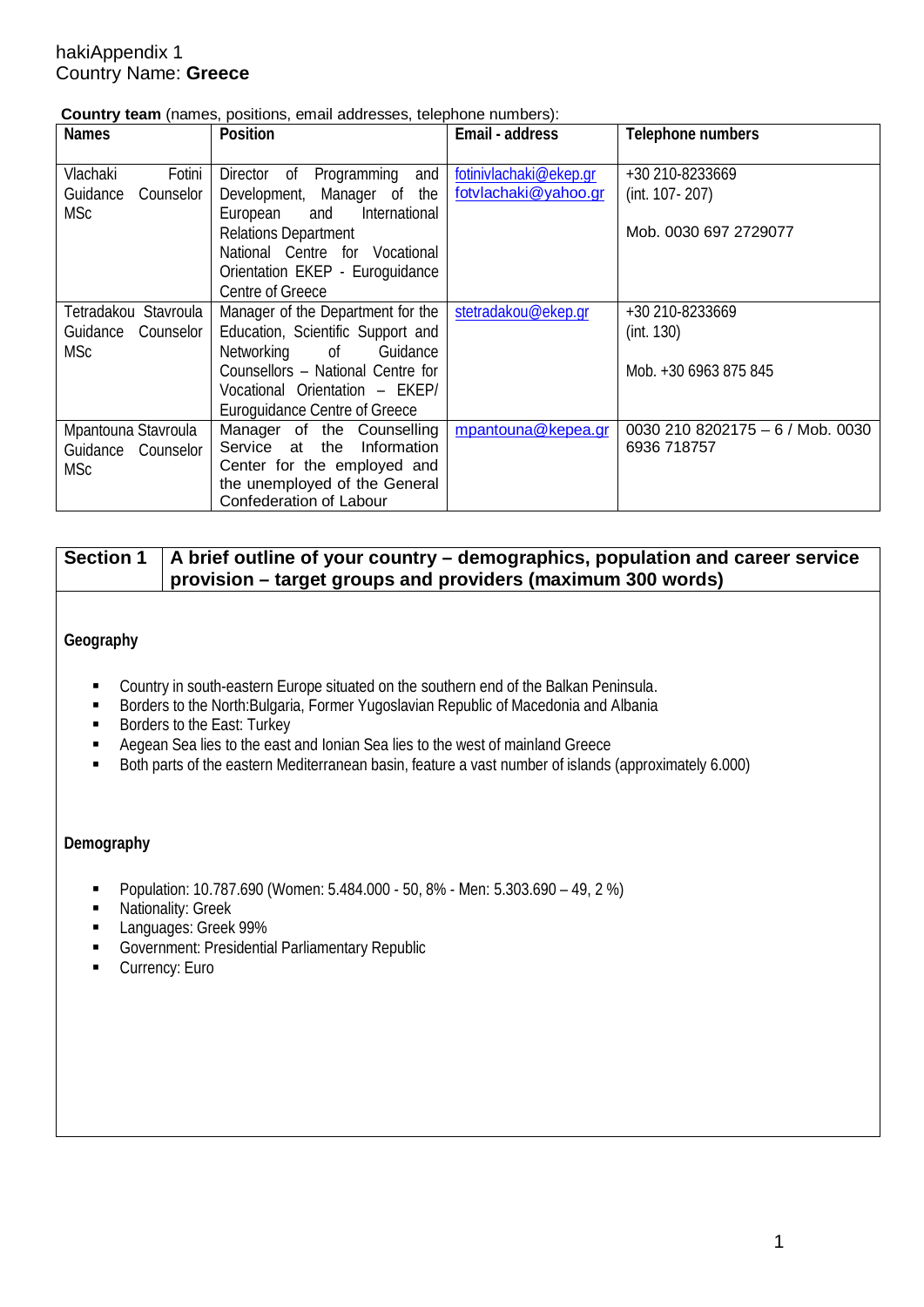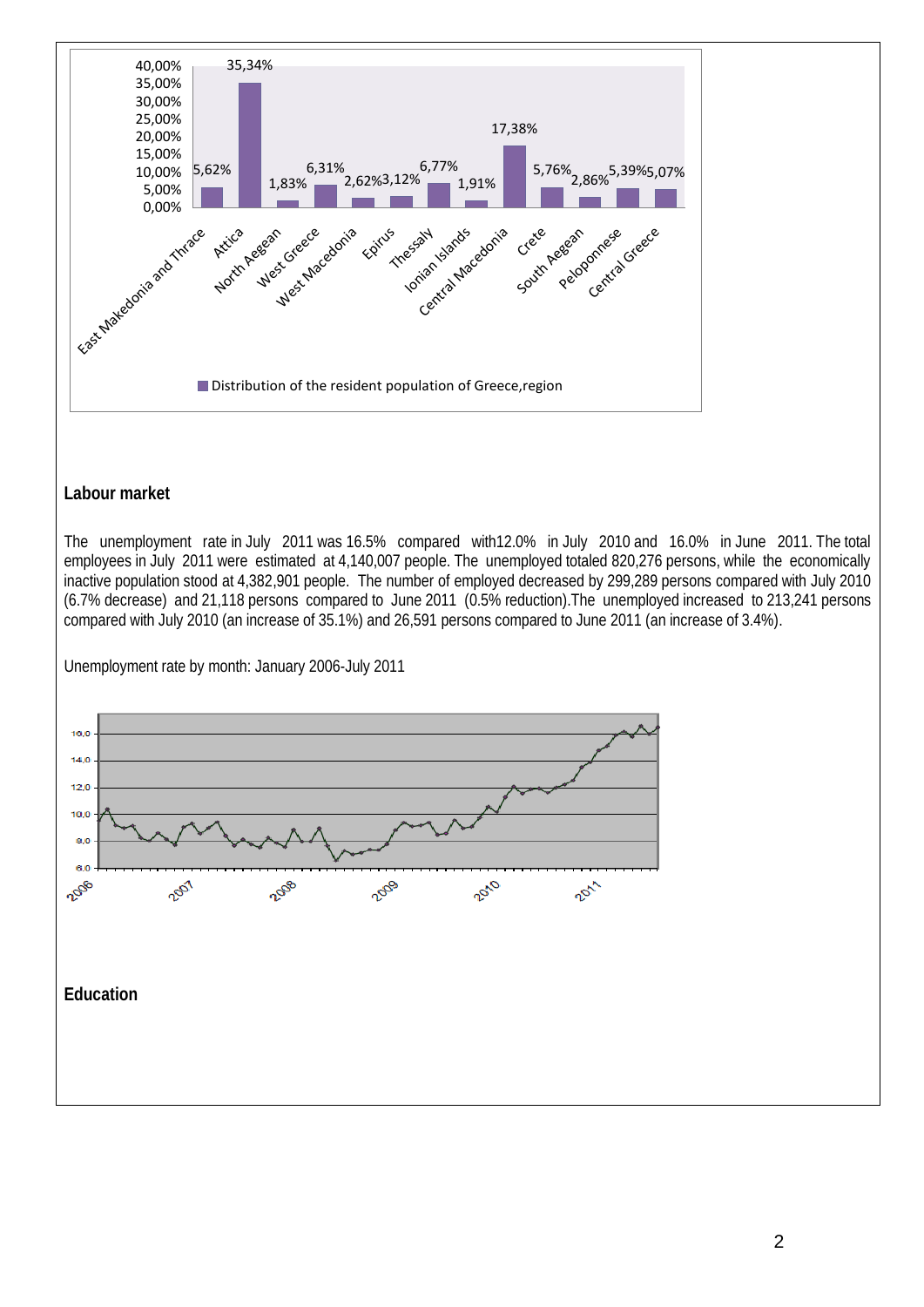

#### **– Lifelong learning strategies**

As part of an effort focusing on citizen's needs aiming at decreasing social inequalities by overcoming educational deadlocks, a new law 3879/2010 on lifelong learning has been in force since September 2010. It is titled "Development of Lifelong Learning and other provisions" (http://www.hellenicparliament.gr/Nomothetiko-Ergo/Anazitisi-Nomothetikou-Ergou?law\_id=6434ed52-6016- 4d0c-9644-b403a44daf57) and its goal is the development of lifelong learning via alternative educational paths as well as the association of lifelong learning bodies with those of quality assurance so as to successfully connect lifelong learning with occupation and to provide these type of education beyond the formal educational system.

#### **– European Qualifications Framework**

The ministry of Education Lifelong Learning and Religious Affairs in 2010, as part of its new policy on lifelong learning, proposed the establishment of the National Qualifications Framework in accordance to the European Qualifications Framework. The goal of organizing a unified National Qualifications Framework is the association, recognition and accreditation of all types and levels of formal, informal and non-formal learning on the basis of an agreement certifying quality and mutual trust between the state and social partners. In this context, the National Qualifications Framework will enable transparency in vocational qualification, it will facilitate access and progress in lifelong learning processes and it will support in a better way the relationship between education/training and employment. The planning and establishment of National Qualifications Framework will take into account from the beginning all social bodies contributing in any way in education and training in Greece: accreditation bodies, agencies for recognition of academic titles and professional qualification, quality assurance bodies, social partners and of course the citizens. The creation of a National Qualifications Framework was completed within 2010. The public consultation on NQF started in the beginning of March and ended in the beginning of September 2010 and the law 3879/2010 established it.

#### **Main national career guidance services**

In Greece, the responsibility for managing, maintaining and developing information, guidance and counselling services lies with the Ministry of Education Lifelong Learning and Religious Affairs, which is responsible for the provision of career information, guidance and counselling to students in the sectors of education and training, and the Ministry of Labour and Social Security, which is responsible for the provision of guidance and counselling services in the employment sector.

Career Guidance Services currently operating in the field of Education: Counseling and Guidance Centers (KESYPs), Career Guidance services in Post-Secondary education, Career Liaison Offices in the Organization of Tourism Education and Training (OTEK) in Athens, Thessaloniki, Crete and Rhodes, Career Guidance in Second Opportunity Schools, Career Liaison Offices in Universities and Technological Educational.

Career Guidance Services currently operating in the field of Employment: The official public authority responsible for Counselling and Vocational Guidance in the employment sector is the Greek Manpower Employment Organization (OAED). The aim of OAED is to implement governmental policies about employment and to combat unemployment, to facilitate people' s access to the labour market, to protect them from unemployment, to promote career education and linking it with employment. Employment Promotion Centers (K.P.A) aiming at linking labour market with job demand, are staffed with career counselors and they provide services such as individual support to the unemployed, employment, career and entrepreneurship counseling, promotion to employment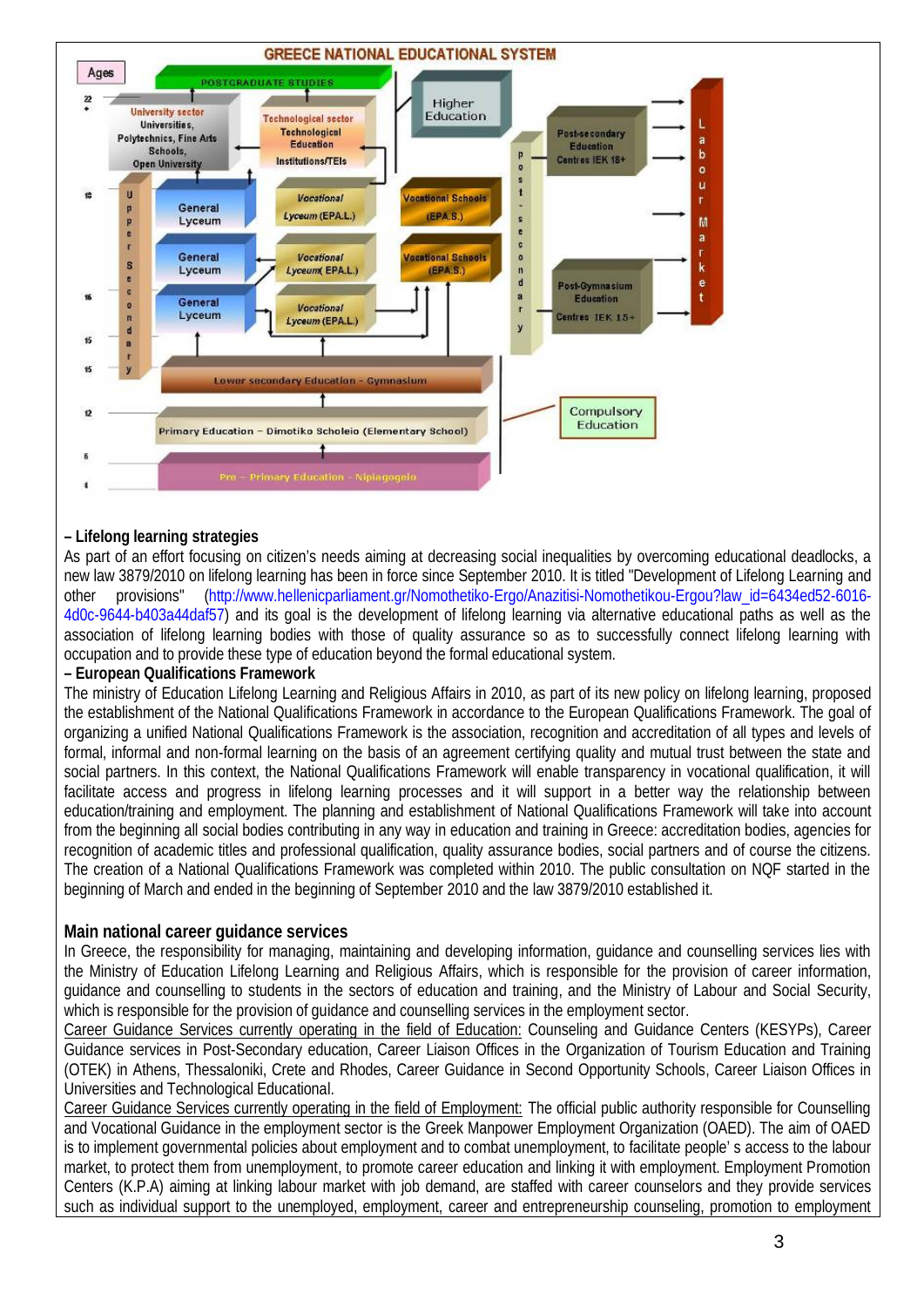and training opportunities, job search techniques programs etc. OAED is also the National EURES Service of Greece and has appointed specially trained Euro-advisers in the largest cities of Greece.

Career Guidance Services operated by the Social Partners: Information Centers for the Employed and Unemployed of the Greek Workers' Confederation (GSEE), Portal for the Interconnection of the Unemployed and Business in the Vocational Training Center of the Hellenic Confederation of Professionals Craftsmen and Merchants (GSEVEE), Employment & Enterprises Staffing Services Office in the Vocational Training Center of Athens Chamber of Commerce and Industry (ACCI).

#### **Section 2 Taking each of the four general symposium themes (see below), describe the two greatest strengths and two greatest weaknesses relating to each theme in your country (maximum 100 words for each strength and weakness; therefore maximum 400 words per theme and maximum 1,600 words in this section).**

## **Theme 1: Political, economic and social changes and the changing role of career guidance and career guidance policies**

| <b>Strength 1</b>                                                                                                                                                                                                                                                                                                                                                                                                                                                                                                                                                                                                                                                                                                                                                                                                                                                                                                                                                                                                                                                                                                                    | <b>Weakness 1</b>                                                                                                                                                                                                                                                                                                                                                                                                                                                                                                                                                                                                                                                                                                                                                                                                                                                 |  |  |
|--------------------------------------------------------------------------------------------------------------------------------------------------------------------------------------------------------------------------------------------------------------------------------------------------------------------------------------------------------------------------------------------------------------------------------------------------------------------------------------------------------------------------------------------------------------------------------------------------------------------------------------------------------------------------------------------------------------------------------------------------------------------------------------------------------------------------------------------------------------------------------------------------------------------------------------------------------------------------------------------------------------------------------------------------------------------------------------------------------------------------------------|-------------------------------------------------------------------------------------------------------------------------------------------------------------------------------------------------------------------------------------------------------------------------------------------------------------------------------------------------------------------------------------------------------------------------------------------------------------------------------------------------------------------------------------------------------------------------------------------------------------------------------------------------------------------------------------------------------------------------------------------------------------------------------------------------------------------------------------------------------------------|--|--|
| The 'new school' plan creates a suitable educational                                                                                                                                                                                                                                                                                                                                                                                                                                                                                                                                                                                                                                                                                                                                                                                                                                                                                                                                                                                                                                                                                 | The Greek Economy crisis leads to cuts of the funding                                                                                                                                                                                                                                                                                                                                                                                                                                                                                                                                                                                                                                                                                                                                                                                                             |  |  |
| environment for promoting the development of career                                                                                                                                                                                                                                                                                                                                                                                                                                                                                                                                                                                                                                                                                                                                                                                                                                                                                                                                                                                                                                                                                  | for guidance services.                                                                                                                                                                                                                                                                                                                                                                                                                                                                                                                                                                                                                                                                                                                                                                                                                                            |  |  |
| management skills.                                                                                                                                                                                                                                                                                                                                                                                                                                                                                                                                                                                                                                                                                                                                                                                                                                                                                                                                                                                                                                                                                                                   |                                                                                                                                                                                                                                                                                                                                                                                                                                                                                                                                                                                                                                                                                                                                                                                                                                                                   |  |  |
| The 'new school' plan (May 2010 new law 3848/2010) according to<br>the 'pupil first' principle, so that new generations to be able to:<br>• Firmly step upon values and principles,<br>• Continue their effort to learn throughout their lives,<br>· Participate successfully in economic life and to<br>have<br>opportunities to upward social mobility,<br>• Act as responsible citizens and<br>◦ Be active citizens.<br>Critical aspects of the "new school plan" and the "Development of<br>Lifelong Learning" reform include (among other things):<br>• New curricula for secondary education based on the "learning<br>to learn" skill<br>• Introduction of project method in school curricula to facilitate<br>skills development<br>• Upgrading the technical vocational education - promoting<br>entrepreneurship<br>• The ICT School (Digital Educational Platform)<br>• Self Evaluation of School entities<br>• Administrative restructuring - decentralization (enhancing the<br>autonomous school entity, merging<br>and<br>upgrading of<br>educational structures, enhancing the regional education<br>administration) | The deficit and debt of Greek budget has increased and has<br>already reached alarming levels. The GDP fell and is<br>expected to continue this path, while causing great concern<br>the empty state coffers. As a result if this situation the<br>Government has decided to redesign all the public sector<br>and off course the educational system and the existing<br>guidance services in the field of education so that the new<br>structure can be more cost effective. Nevertheless, the<br>guidance community is highly concerned about the issue of<br>maintaining sufficient resources available to meet the needs<br>of the students and clients, as well as having enough<br>qualified and competent guidance practitioners available to<br>help unsupported individuals to cope with the problems they<br>face within this terrible economic crisis. |  |  |
| <b>Strength 2</b>                                                                                                                                                                                                                                                                                                                                                                                                                                                                                                                                                                                                                                                                                                                                                                                                                                                                                                                                                                                                                                                                                                                    | <b>Weakness 2</b>                                                                                                                                                                                                                                                                                                                                                                                                                                                                                                                                                                                                                                                                                                                                                                                                                                                 |  |  |
| The opportunities to use the ESF funding for raising the                                                                                                                                                                                                                                                                                                                                                                                                                                                                                                                                                                                                                                                                                                                                                                                                                                                                                                                                                                                                                                                                             | The rising levels of unemployment rates.                                                                                                                                                                                                                                                                                                                                                                                                                                                                                                                                                                                                                                                                                                                                                                                                                          |  |  |
| access to guidance services.                                                                                                                                                                                                                                                                                                                                                                                                                                                                                                                                                                                                                                                                                                                                                                                                                                                                                                                                                                                                                                                                                                         | One of the major consequences of the crisis the economy is                                                                                                                                                                                                                                                                                                                                                                                                                                                                                                                                                                                                                                                                                                                                                                                                        |  |  |
| • The National Centre for Vocational Orientation - EKEP is<br>currently developing an interactive multimedia guidance internet                                                                                                                                                                                                                                                                                                                                                                                                                                                                                                                                                                                                                                                                                                                                                                                                                                                                                                                                                                                                       | the rising unemployment which has reached double figures,<br>while among the new jobless rate is 25%. Details of recent                                                                                                                                                                                                                                                                                                                                                                                                                                                                                                                                                                                                                                                                                                                                           |  |  |
| portal for adolescents which will include the Real Game                                                                                                                                                                                                                                                                                                                                                                                                                                                                                                                                                                                                                                                                                                                                                                                                                                                                                                                                                                                                                                                                              | months suggest the existence of a structural weakness of                                                                                                                                                                                                                                                                                                                                                                                                                                                                                                                                                                                                                                                                                                                                                                                                          |  |  |
| adapted in Greek, Video job profiles, E - portfolio, on - line self                                                                                                                                                                                                                                                                                                                                                                                                                                                                                                                                                                                                                                                                                                                                                                                                                                                                                                                                                                                                                                                                  | the Greek economy to create new jobs, intensifying concern                                                                                                                                                                                                                                                                                                                                                                                                                                                                                                                                                                                                                                                                                                                                                                                                        |  |  |
| evaluation questionnaires etc. The aim is to raise adolescents'                                                                                                                                                                                                                                                                                                                                                                                                                                                                                                                                                                                                                                                                                                                                                                                                                                                                                                                                                                                                                                                                      | about the phenomenon.                                                                                                                                                                                                                                                                                                                                                                                                                                                                                                                                                                                                                                                                                                                                                                                                                                             |  |  |
| access to information and career development services).                                                                                                                                                                                                                                                                                                                                                                                                                                                                                                                                                                                                                                                                                                                                                                                                                                                                                                                                                                                                                                                                              |                                                                                                                                                                                                                                                                                                                                                                                                                                                                                                                                                                                                                                                                                                                                                                                                                                                                   |  |  |
| • The Greek PES OAED is currently organising career days and                                                                                                                                                                                                                                                                                                                                                                                                                                                                                                                                                                                                                                                                                                                                                                                                                                                                                                                                                                                                                                                                         |                                                                                                                                                                                                                                                                                                                                                                                                                                                                                                                                                                                                                                                                                                                                                                                                                                                                   |  |  |
| counselling workshops for the unemployed.                                                                                                                                                                                                                                                                                                                                                                                                                                                                                                                                                                                                                                                                                                                                                                                                                                                                                                                                                                                                                                                                                            |                                                                                                                                                                                                                                                                                                                                                                                                                                                                                                                                                                                                                                                                                                                                                                                                                                                                   |  |  |

## **Theme 2: Lifelong guidance policy as a part of integrated human resource development policies – challenges and opportunities**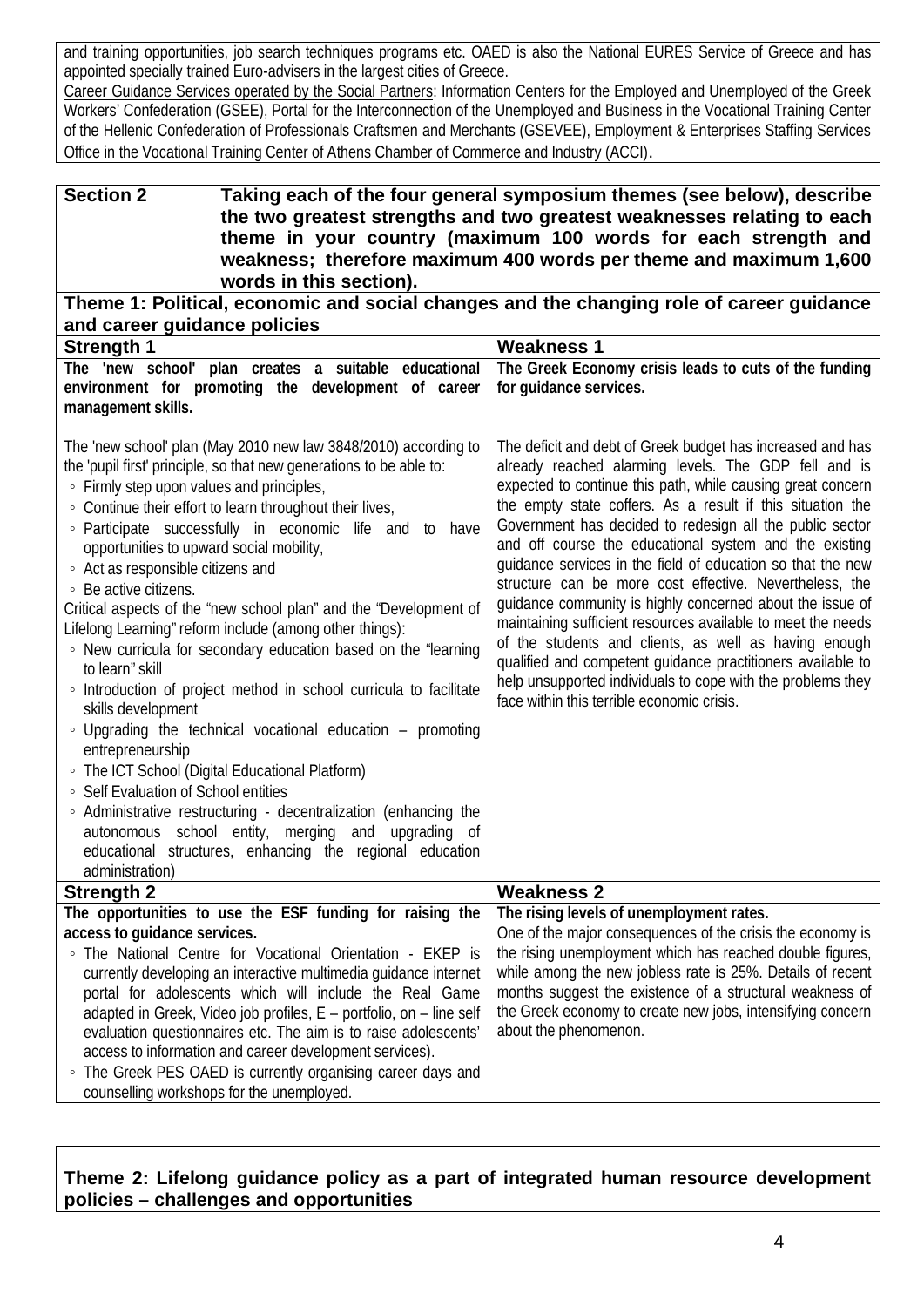| <b>Strength 1</b>                                                         | <b>Weakness 1</b>                                                              |  |  |  |  |  |
|---------------------------------------------------------------------------|--------------------------------------------------------------------------------|--|--|--|--|--|
| Lifelong Guidance is part of the new Lifelong                             | The operation of the National Network of Lifelong Learning is delayed.         |  |  |  |  |  |
| <b>Guidance Policy in Greece.</b>                                         |                                                                                |  |  |  |  |  |
|                                                                           | Due to financial crisis many of the organizations assigned as the              |  |  |  |  |  |
| New Law 3879 "Development of Lifelong Learning                            | administrative bodies for lifelong learning are going to merge. This situation |  |  |  |  |  |
| and other provisions" Government Gazette A' 163                           | has delayed the implementation of the National Network of Lifelong Learning    |  |  |  |  |  |
| 21/9/2010):                                                               | and the development of its action plan.                                        |  |  |  |  |  |
| National<br>Vocational<br>The<br>Centre<br>for<br>$\circ$                 |                                                                                |  |  |  |  |  |
| Orientation has been placed in the National                               |                                                                                |  |  |  |  |  |
| Network of Lifelong Learning, as one of the                               |                                                                                |  |  |  |  |  |
| administrative bodies for lifelong learning                               |                                                                                |  |  |  |  |  |
| regarding its responsibilities that are linked to                         |                                                                                |  |  |  |  |  |
| counseling and vocational guidance in the<br>lifelong learning framework. |                                                                                |  |  |  |  |  |
| Counseling services and/or Vocational<br>$\circ$                          |                                                                                |  |  |  |  |  |
| Guidance services providers are also part of                              |                                                                                |  |  |  |  |  |
| the National Network of Lifelong Learning as                              |                                                                                |  |  |  |  |  |
| the relevant bodies providing<br>lifelong                                 |                                                                                |  |  |  |  |  |
| learning services.                                                        |                                                                                |  |  |  |  |  |
|                                                                           |                                                                                |  |  |  |  |  |
| <b>Strength 2</b>                                                         | <b>Weakness 2</b>                                                              |  |  |  |  |  |
|                                                                           |                                                                                |  |  |  |  |  |
| The context of the new regional administration                            | The new regional administration and local government system KALIKRATIS         |  |  |  |  |  |
| local<br>government (decentralization<br>and                              | has been implemented since the beginning of the current year 2011 so it is     |  |  |  |  |  |
| system) KALIKRATIS provides a greater                                     | still in the process of organization and therefore several structures at       |  |  |  |  |  |
| potential towards the provision of integrated                             | regional or local level are not established yet.                               |  |  |  |  |  |
| lifelong guidance services to citizens of all ages                        |                                                                                |  |  |  |  |  |
| through the enhancing cooperation, networking                             |                                                                                |  |  |  |  |  |
| and joint efforts and resources in the fields of                          |                                                                                |  |  |  |  |  |
| education and lifelong learning.                                          |                                                                                |  |  |  |  |  |
|                                                                           |                                                                                |  |  |  |  |  |

### **Theme 3: The changing world and the changing role of career guidance – skills and competencies for lifelong guidance practitioners**

| Guidance practitioners in Greece are offered several opportunities to                                                                                                                                                                                                                                                                                                                                                                                                                                                                                                                                                                                                                                                                                                                                                                                                                                                                                                                                                                                                                                                                                                                                                                                    | The heterogeneity of skilled personnel                                                                                                                                                                                                                                                                                                                                                                                                                                                                                                                                                    |
|----------------------------------------------------------------------------------------------------------------------------------------------------------------------------------------------------------------------------------------------------------------------------------------------------------------------------------------------------------------------------------------------------------------------------------------------------------------------------------------------------------------------------------------------------------------------------------------------------------------------------------------------------------------------------------------------------------------------------------------------------------------------------------------------------------------------------------------------------------------------------------------------------------------------------------------------------------------------------------------------------------------------------------------------------------------------------------------------------------------------------------------------------------------------------------------------------------------------------------------------------------|-------------------------------------------------------------------------------------------------------------------------------------------------------------------------------------------------------------------------------------------------------------------------------------------------------------------------------------------------------------------------------------------------------------------------------------------------------------------------------------------------------------------------------------------------------------------------------------------|
| develop their skills and competences.                                                                                                                                                                                                                                                                                                                                                                                                                                                                                                                                                                                                                                                                                                                                                                                                                                                                                                                                                                                                                                                                                                                                                                                                                    | working in public and private sector.                                                                                                                                                                                                                                                                                                                                                                                                                                                                                                                                                     |
| In service training in Counselling and Career Guidance is offered to active<br><b>Practitioners</b><br>practitioners in the sectors of employment and education by the relevant<br>Ministries and bodies responsible for the implementation of counselling and<br>career quidance in education and employment.<br>The National Centre for Vocational Orientation - EKEP also runs in yearly basis<br>several seminars in the field of counselling and career guidance addressed to<br>quidance practitioners in the<br>University departments also run specialisation programmes and postgraduate<br>courses in the field of Counselling, Career Guidance and other related areas,<br>a unified way.<br>as following:<br>The<br><b>COURSE TITLE / Institutions</b><br>Postgraduate Course<br>(MSc): "Counseling and Career<br>Guidance"<br>$\circ$<br>Requirement: University Degree / University of Athens - Department<br>Psychology<br>Philosophy,<br>Pedagogy<br>&<br>$\frac{1}{2}$<br>Pedagogy<br>Faculty:<br>www.cgc.ppp.uoa.gr<br>Postgraduate Course (MSc) in Education Sciences with a major in<br>$\circ$<br>Counseling and Career Development / Requirement: University Degree /<br>University of Patras - Department of Primary<br>Education | with<br>different<br>scientific<br>background received in service training in<br>order to work in the relevant public bodies of<br>quidance in the filed of education and<br>employment. Today most of them are not<br>currently employed in the quidance services<br>for several reasons. Also the in service training<br>provided was fragmented and not designed in<br>highly educated guidance<br>most<br>counsellors who graduate from the existing<br>Postgraduate courses in the field of<br>Counselling & Career Guidance in Greece are<br>mostly employed in the private sector. |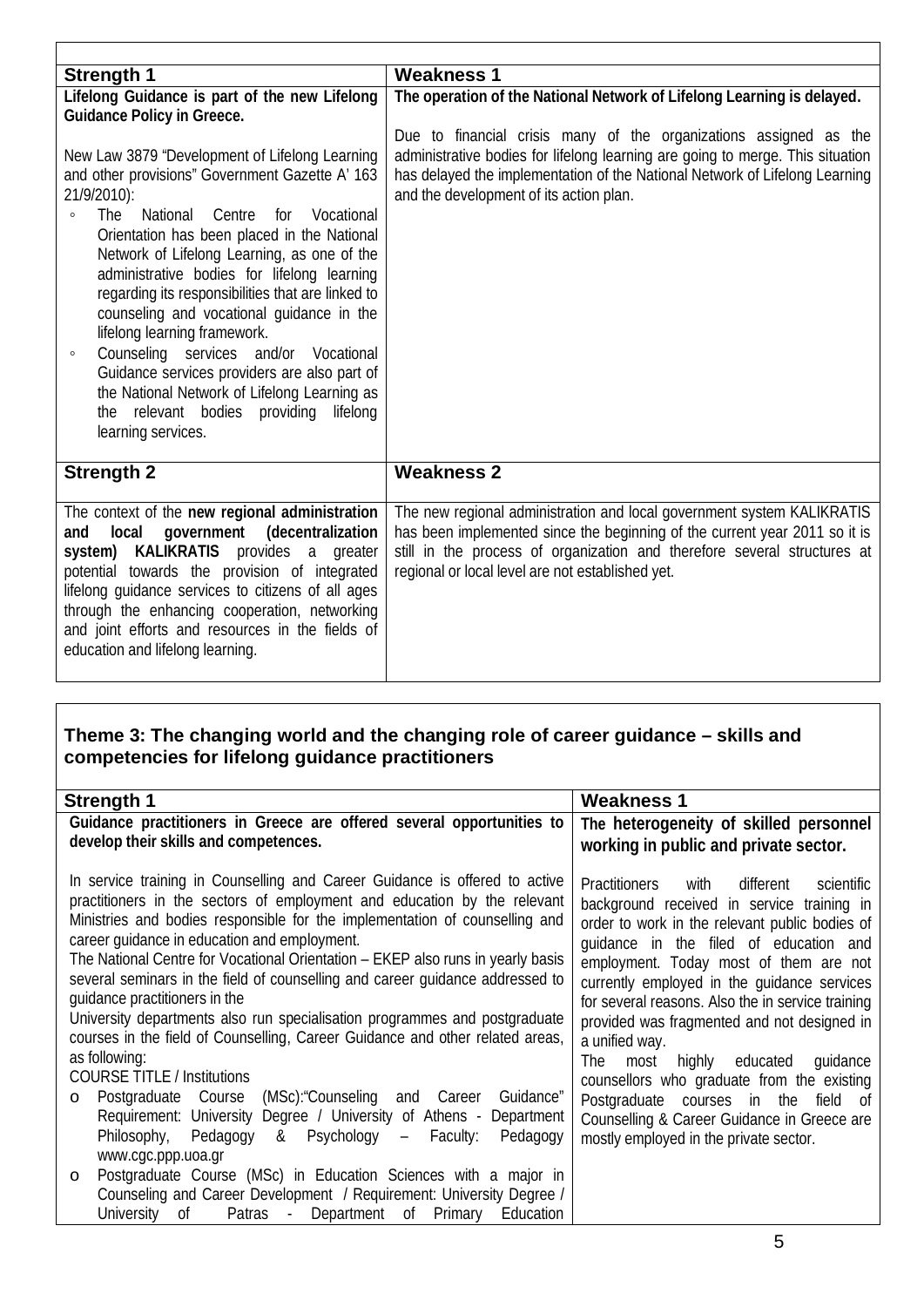| $\circ$<br>$\circ$ | www.elemedu.upatras.gr<br>Postgraduate Course (MSc): "Counseling on Special Education, Education<br>& Health" Requirement: University Degree / University of Thessaly, Special<br>Education Department, www.sed.uth.gr/sed/index.php<br>Diploma in Counseling and Career Guidance / Requirement: University<br>Degree / ASPETE, School of Pedagogical & Technological Education |                                                                                   |
|--------------------|---------------------------------------------------------------------------------------------------------------------------------------------------------------------------------------------------------------------------------------------------------------------------------------------------------------------------------------------------------------------------------|-----------------------------------------------------------------------------------|
| $\circ$            | PESYP, www.aspete.gr<br>Postgraduate Course (MSc): "Counseling Psychology and Counseling in<br>Education, Health and Employment " / Requirement: University Degree<br>University of Athens, Faculty of Early Childhood Education / Democritus<br>University of Thrace, Department of Social Administration<br>http://www.ecd.uoa.gr/simvouleftiki%20psycologia/pms%20all.htm    |                                                                                   |
|                    |                                                                                                                                                                                                                                                                                                                                                                                 |                                                                                   |
|                    | <b>Strength 2</b>                                                                                                                                                                                                                                                                                                                                                               | <b>Weakness 2</b>                                                                 |
|                    | "National Centre for Vocational Orientation / EKEP study for the<br>accreditation of counselling and guidance practitioners' qualifications and<br>determination of the operation conditions of the relevant structures"                                                                                                                                                        | The framework and procedures resulted by<br>EKEP's study are not yet implemented. |

| Theme 4: Evidence-based practice; evidence-based policies                                                                                                                                                                                                                                                                                                                                                                                                                                                                                                                                                                                                                          |                                                                                                                                                                                                                                                                                                                                                                                                                                                     |  |  |  |
|------------------------------------------------------------------------------------------------------------------------------------------------------------------------------------------------------------------------------------------------------------------------------------------------------------------------------------------------------------------------------------------------------------------------------------------------------------------------------------------------------------------------------------------------------------------------------------------------------------------------------------------------------------------------------------|-----------------------------------------------------------------------------------------------------------------------------------------------------------------------------------------------------------------------------------------------------------------------------------------------------------------------------------------------------------------------------------------------------------------------------------------------------|--|--|--|
| <b>Strength 1</b>                                                                                                                                                                                                                                                                                                                                                                                                                                                                                                                                                                                                                                                                  | <b>Weakness 1</b>                                                                                                                                                                                                                                                                                                                                                                                                                                   |  |  |  |
| Establishment of the National Framework for the Quality<br>Assurance in Lifelong Learning.                                                                                                                                                                                                                                                                                                                                                                                                                                                                                                                                                                                         | The implementation of the National Framework for the<br>Quality Assurance in Lifelong Learning has not started yet.                                                                                                                                                                                                                                                                                                                                 |  |  |  |
| As a part of the new Lifelong Learning Strategy the National<br>Framework for the Quality Assurance in Lifelong Learning was<br>recently adopted. The framework includes among others the<br>basic quality criteria and indicators related to lifelong guidance<br>provision. The National Centre for Vocational Orientation /<br>EKEP is one of the administrative bodies to be activated for<br>the implementation of the National Framework for the Quality<br>Assurance in Lifelong Learning.                                                                                                                                                                                  | Due to financial crisis many of the organizations assigned as the<br>administrative bodies for lifelong learning are going to merge.<br>This situation has delayed the implementation of the National<br>Framework for the Quality Assurance in Lifelong Learning.                                                                                                                                                                                  |  |  |  |
| <b>Strength 2</b>                                                                                                                                                                                                                                                                                                                                                                                                                                                                                                                                                                                                                                                                  | <b>Weakness 2</b>                                                                                                                                                                                                                                                                                                                                                                                                                                   |  |  |  |
| "National Centre for Vocational Orientation / EKEP study<br>for the international systems for quality assurance in<br>counseling and guidance services"                                                                                                                                                                                                                                                                                                                                                                                                                                                                                                                            | The Greek Economy crisis affects the quality of guidance<br>services.                                                                                                                                                                                                                                                                                                                                                                               |  |  |  |
| International and national quality assurance systems in<br>general (ISO 9000, EFQM Excellence Model), and in the<br>career quidance and counselling field in particular were<br>reviewed (a relevant study conducted by CEDEFOP, the<br>Canadian Model BLUEPRINT for life/work designs, the British<br>Model MATRIX STANDARD, the British Model "Investors in<br>Careers"). Finally a model System for Quality Assurance in<br>counseling and quidance services was developed which after<br>a period of pilot application, can be implemented for the initial<br>and continuous evaluation of counselling and vocational<br>quidance services in Greece, including its mechanisms | The merging of guidance services, the reduction of funding for<br>the development of adequate quidance resources and the<br>reduction of guidance practitioners working in the public<br>guidance services as well as the increasing<br>rate of<br>unemployment creates an unstable environment for the<br>implementation of a quality assurance framework and also<br>affects the quality level in the provision of lifelong quidance<br>services. |  |  |  |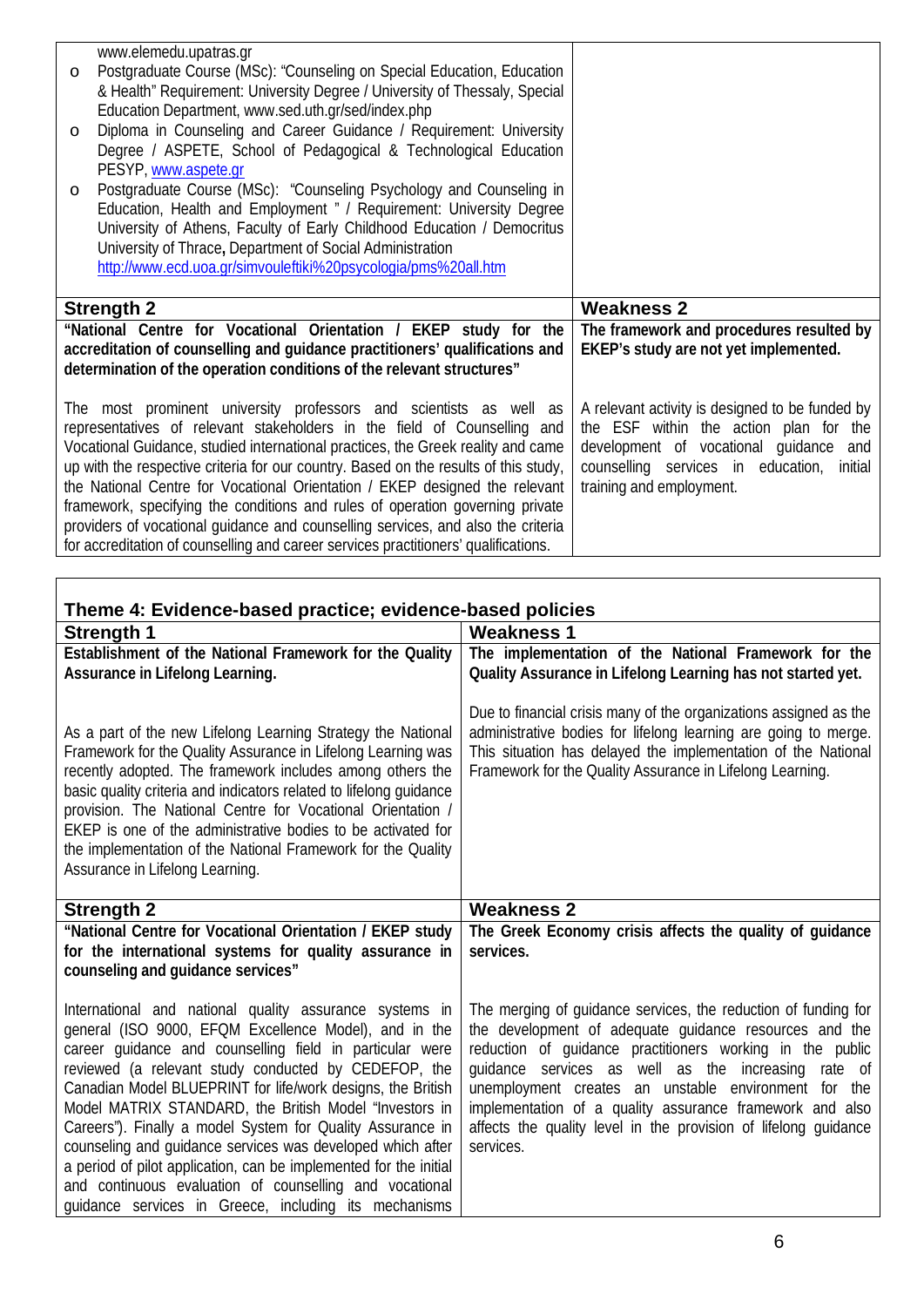| underlying it and the requirements for its implementation. At   |  |
|-----------------------------------------------------------------|--|
|                                                                 |  |
| the same time, a curriculum was designed and a training         |  |
| programme was materialized in international systems of          |  |
| quality management assurance in counselling and vocational      |  |
| quidance services, regarding both structures and processes.     |  |
| EKEP's scientific staff and quidance practitioners from         |  |
| relevant sectors attended the training programme, as well as    |  |
| executives from the Ministries of Education and Employment      |  |
| that would be involved in the work of quality assurance in the  |  |
|                                                                 |  |
| counselling and vocational quidance services in Greece.         |  |
|                                                                 |  |
| The National Centre for Vocational Orientation / EKEP is        |  |
| currently conducting a pilot study on the quality criteria      |  |
| observed by the guidance services in the field of               |  |
| education and initial training. The aim of the study is to lead |  |
|                                                                 |  |
| to the implementation of the National Quality Assurance         |  |
| Management System for Guidance Services in Greece.              |  |
|                                                                 |  |

| <b>Section 3</b> | Looking at the themes, prioritise them according to the most important ones<br>for your country team to explore further and learn about at the symposium.<br>$(1 = most important - 4 = least important)$ |          |   |   |
|------------------|-----------------------------------------------------------------------------------------------------------------------------------------------------------------------------------------------------------|----------|---|---|
|                  | Political, economic and social changes and                                                                                                                                                                | Priority |   |   |
|                  | the changing role of career guidance and<br>career guidance policies                                                                                                                                      | 2        | 3 | 4 |
|                  | Lifelong guidance policy as a part of<br>integrated human resource development                                                                                                                            | Priority |   |   |
|                  | policies - challenges and opportunities                                                                                                                                                                   | 2        | 3 |   |
|                  | The changing world and the changing role of<br>career guidance - skills and competencies                                                                                                                  | Priority |   |   |
|                  | for lifelong guidance practitioners                                                                                                                                                                       | 2        |   | 4 |
|                  | Evidence-based practice; evidence-based<br>policies                                                                                                                                                       | Priority |   |   |
|                  |                                                                                                                                                                                                           |          |   |   |

**Section 4 Thinking about the themes, describe up to three high-level key public policy and/or practice initiatives currently being advanced or considered in your country (write no more than 100 words on each). If it is possible, please say to which of the themes each initiative is most closely linked.**

## **High-level key public policy/practice initiative 1**

**Programmes for Lifelong learning vocational training organised by the Labour Institute of Greek General Confederation of Labour.**

The L.I. has been created in 1990 with the aim to systematically contribute to social and political intervention of the Greek labour movement based on scientific justification. Ever since its main tasks consist of :

- 1. Research and study on the themes that are of interest to Greek Economy and Social Policy, the GSEE and the trade unions of the confederation at regional as well as at sectoral and industry level, but also all employees, unemployed and even the retired in the country.
- 2. The planning, realisation and the development of the programmes a) of professional training and b)of support for the most vulnerable groups of the population.
- 3. Programmes for Lifelong learning vocational training:

o 90 training prog. for employees in the whole country aiming at enriching their skills and improving their productivity.